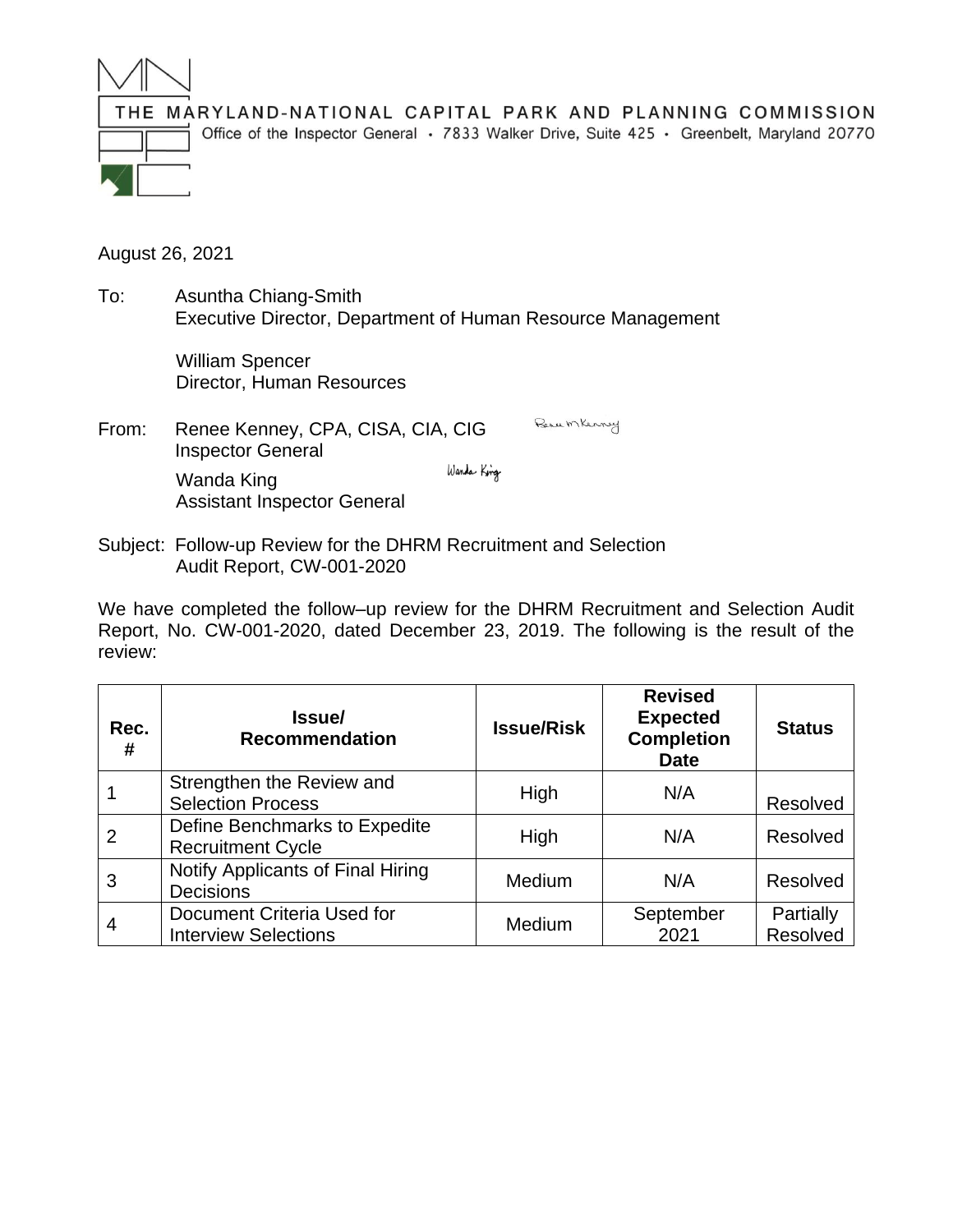DHRM Recruitment and Selection (RSS) management provided sufficient information and clarification for us to conclude three of the four audit recommendations have been satisfactorily addressed and implemented. One audit recommendation is partially resolved.

The partially resolved audit recommendation includes updated management responses and expected completion dates.

## **Recommendation #1: Strengthen the Review and Selection Process**

# **Status: Resolved**

**Original Audit Finding, Recommendation, and Management Response:** During our review of recruitment and selection documentation, we identified the following deficiencies:

- Documentation supporting referrals to the hiring manager was not adequate. Not all applicants that met minimum qualifications (MQ) were referred to the hiring manager for subsequent review. The recruiter may use professional judgement to determine who will be referred. However, there was not consistent documentation that evidenced why an applicant, that met MQ, wasn't referred.
- Recruiters did not always assign a final disposition status in NEOGOV to applicants who did not meet the required MQs. The applicants remained erroneously classified as "Reviewing for MQs."
- RSS had no standard operating procedures (SOP's) for processing applications in NEOGOV.
- There was insufficient managerial oversight of the selection process within RSS.

OIG recommended that RSS personnel review and assess all timely applications to determine if the candidate meets the documented minimum qualifications. If the hiring manager only wishes to see x number of candidates, the recruiters should utilize a pre-defined selection process. Examples of a predefined selection process may include a graded screening questionnaire, assignment of points for preferred qualifications, etc. The selection criteria for review cannot be applications received before a specific date. The selection for referral cannot be arbitrary. The selection criteria should be documented.

RSS should document their internal procedures for the selection and review of candidates. Although the use of professional judgement is required and expected of the recruiters, guidelines should be available to mitigate the risk of arbitrary selections.

RSS management should ensure that all recruiters assign a final disposition status in NEOGOV to the applicants who did not meet the required MQs for referral to hiring managers. The final disposition status for all applicants should be one of the following:

- Referred to hiring manager;
- Did not meet minimum qualifications; or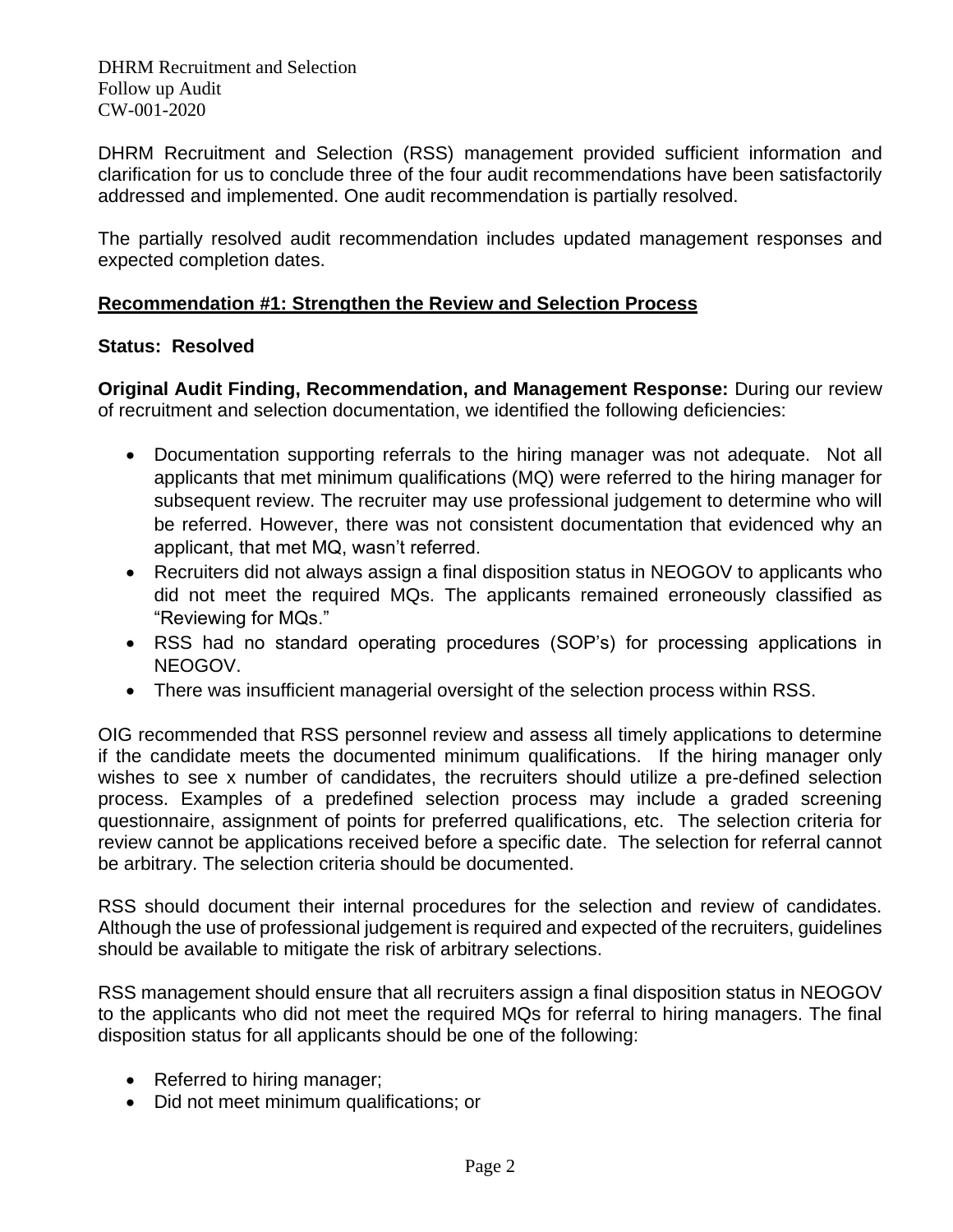• Met minimum qualifications, but not the most qualified.

The RSS Division Manager should take a more active role in recruitment activities. Examples include obtaining periodic reports for closed job positions that identify any applications with **"**Application Received" or "Reviewing for Minimum Qualification" status within NEOGOV.

Management concurred with the recommendation, stating that "The RSS Office will ensure that all candidates for Commission Merit vacancies are appropriately reviewed by Recruitment staff. All candidates meeting the stated Minimum Qualifications will be forwarded to the Hiring Organizations for further consideration. Candidates applying for Commission Merit vacancies who do not meet the stated Minimum Qualifications and are not forwarded to Hiring Organizations for further consideration will be documented as "not qualified" using existing NEOGOV functionality and the final disposition noted."

Management also stated, "Any NEOGOV features which might permit a Recruiter to not review candidates applying in a timely fashion to Commission Merit vacancies is immediately prohibited from use by RSS Office staff. RSS will document their internal procedures for the selection and review of candidates and develop guidelines to mitigate the risk of arbitrary selections."

**Follow-Up Testing:** The OIG tested six (6) closed job recruitments, which included at least one job processed by each Recruiter. The audit test objective was to verify Recruiters followed the appropriate procedures when reviewing job applicants, to ultimately determine which applicants should be referred to hiring managers. The RSS Manager and staff explained to OIG that the NEOGOV application provides only three default outcome categories for disposition status: **Pass, Fail or Other.** We did not identify any irregularities:

- During interviews, the RSS Manager and staff explained that applicants designated in NEOGOV as "Reviewing Minimum Qualifications" and also show the disposition as "Other" is how Recruiters categorize applicants who met minimum qualifications, but they were not the best qualified.
- Recruiters documented which candidates met minimum qualifications and were referred to management for interviews.
- OIG inquired about one job sample where 15 candidates were designated as "Applicants Received" and showed the disposition as "N/A" for each. The Recruiter explained that all applicants in this recruitment was reviewed for minimum qualifications. The Recruiter was confident because he/she added applicants who met minimum qualifications to the referral list after reviewing each one. The Recruiter stated it is possible the remaining 15 candidates met minimum qualifications but were not among the most qualified, and he/she did not move them out of "Applicants Received" status. The RSS Manager further stated that RSS has a transparent process. Hiring managers can always ask any questions they may have about any recruitment and get clarification.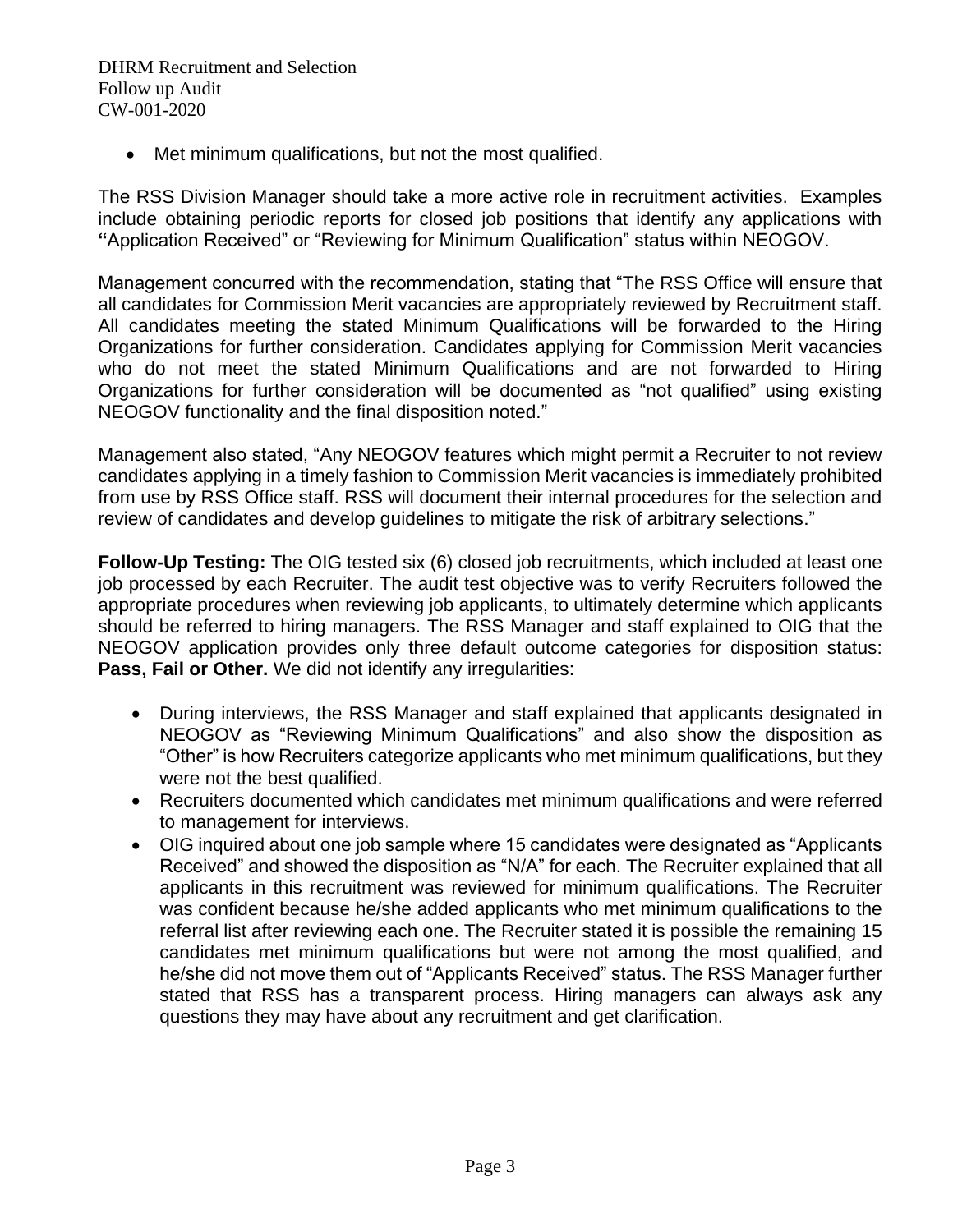OIG inquired if the RSS Manager documented the internal procedures used for the review and selection process and developed guidelines to mitigate the risk of arbitrary selections. The RSS Manager responded that all Recruiters have attended in service trainings to ensure they all know how to review minimum qualifications, make referrals and document the results. The Recruiters and the RSS Manager agree on how to show the disposition status in NEOGOV for each candidate. Consequently, the RSS Manager has not seen the need to document internal procedures. The Manager has increased oversight of recruitment and selection activities. Staff meets bi-weekly to review processing and make corrections if needed.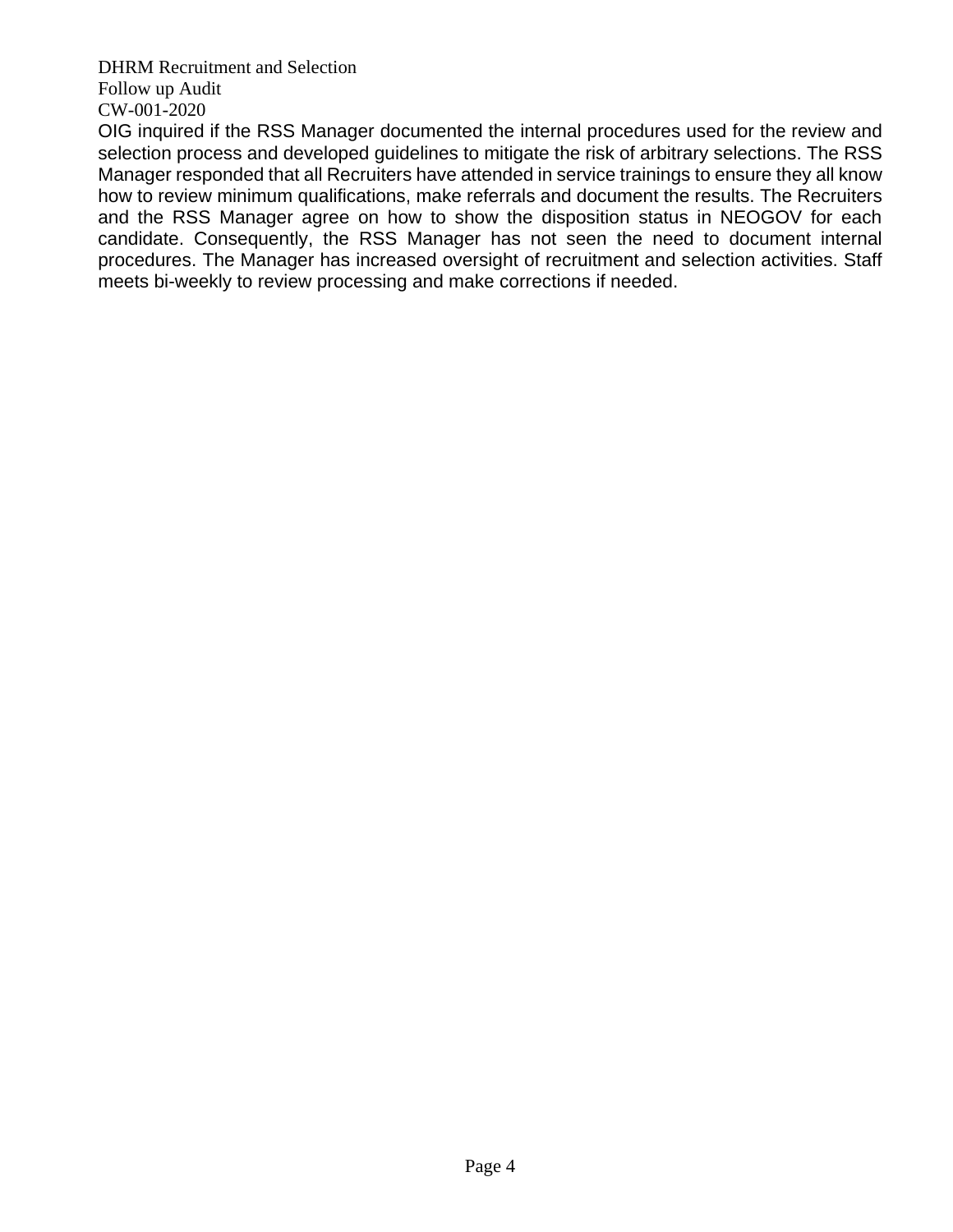# **Recommendation # 2: Define Benchmarks to Expedite the Recruitment Cycle**

### **Status: Resolved**

**Original Audit Finding, Recommendation, and Management Response:** The general consensus among department management and Recruitment and Selection Services (RSS) is the dissatisfaction with the number of days it takes to fill a position within the Commission. However, not all managers appear to have a clear understanding of where the process stalled for each recruitment. Although RSS tracks and reports on internal hiring statistics, there are no defined benchmarks or performance indicators to assist management in identifying bottlenecks and providing solutions to expedite the recruitment cycle.

OIG recommend RSS and Department Human Resource personnel responsible for recruitment and selection perform the following:

- Actively collaborate to identify and document key performance indicators (KPI's) or benchmarks for each major step in the recruitment and selection cycle.
- Periodically review and analyze recruitment data, comparing results against defined KPI's to measure progress made toward reducing the number of days to fill job positions, while maintaining the quality of recruitment and selection.
- Develop escalation procedures and periodically communicate progress made toward achieving goals, or any significant challenges, to Commission senior management.

RSS management concurred with the recommendation, stating "Under the direction of the Executive Director, the HR Director and Recruitment staff will implement a pilot program within Central Administrative Services (CAS) to identify and address obstacles which prolong time to fill rates."

RSS managed also stated, "Based on the success of the pilot, the model will subsequently be implemented one department at a time across the Commission to ensure each department's uniqueness and needs are addressed."

**Follow-Up Testing:** OIG interviewed management and assessed available documentation illustrating the structure and current progress of the pilot, which is officially named Central Administrative Services (CAS) Recruitment Process Improvement Pilot Project. The primary goal is the significant reduction in time-to-fill metrics for Merit (Career) position vacancies. For the time being, the pilot's scope only encompasses the recruitment and selection process for Merit hires in the CAS departments: DHRM Human Resources; Office of the Chief Information Officer; Office of the General Counsel; and the Department of Finance.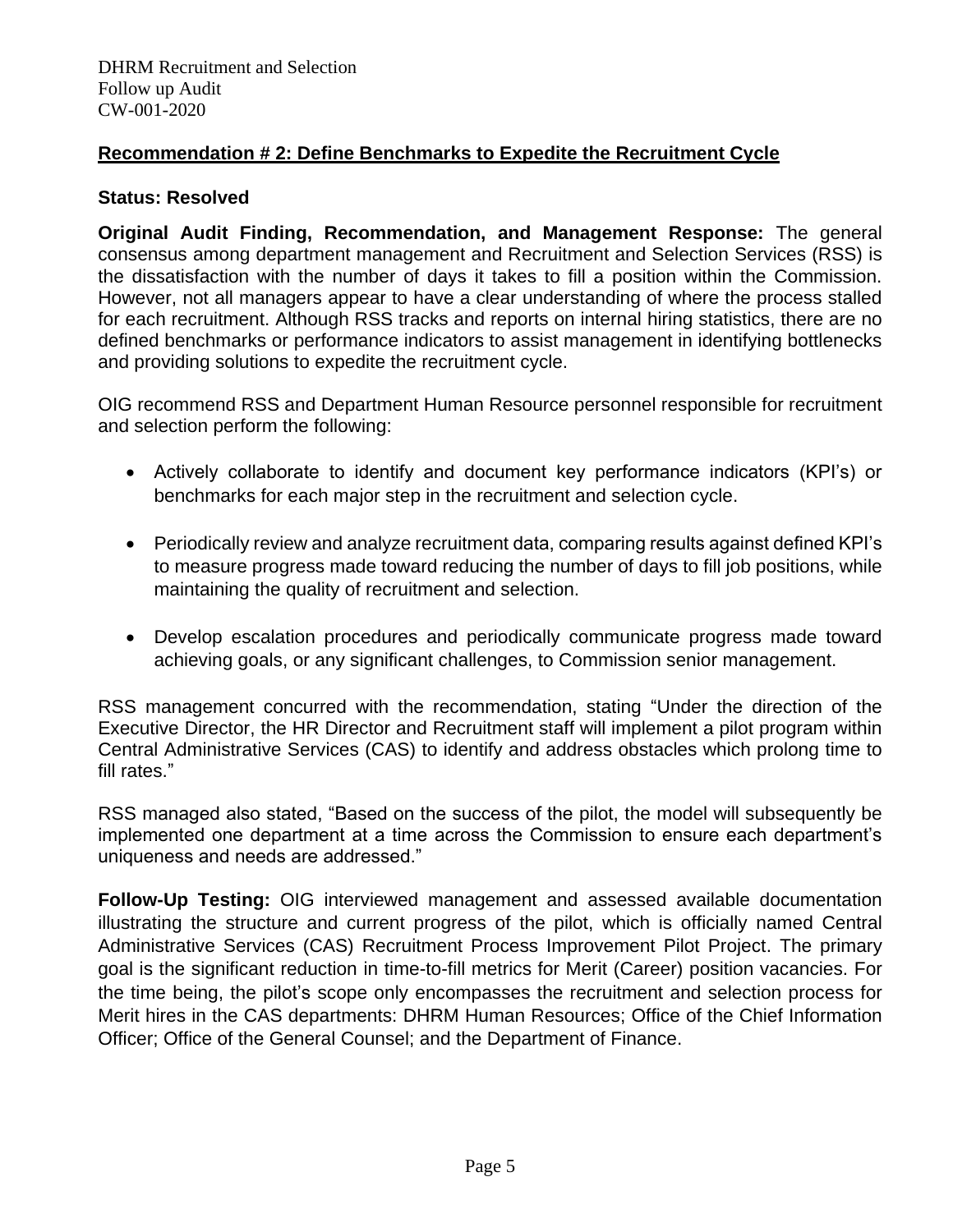The first phase in the project involves the continuous assessment of process flows, identifying bottlenecks, making essential adjustments and implementing corrective action. The RSS Manager and staff meet bi-weekly to discuss ideas for strengthening the pilot. DHRM senior management also attends the meetings to assist and monitor progress.

In the second phase, DHRM will roll out the pilot to Montgomery County Department of Parks and Montgomery County Planning Department. The RSS Manager will continue to be engaged by assisting as needed, assessing and monitoring progress. The goal is to continue strengthening the pilot through collaboration with the departments.

In the third phase, DHRM will roll out the pilot to Prince George's County Parks and Recreation and Prince George's County Planning Department. This phase will also include the cycle of process assessment and improvement, with continuous involvement from the RSS Manager.

Management provided the following documentation to illustrate the pilot's structure:

- Administrative Procedure 03-03 *Recruitment & Selection* (as amended 11/20/2019), the basis for the recruitment and selection process;
- Project Charter CAS Recruitment Process Improvement Pilot Program, which includes the original scope, objectives stakeholders, and milestones for the Program;
- Recruitment & Selection Process Flowchart Future State, which illustrates major steps in the recruitment process and desired time-to-fill benchmarks; and
- CAS Hiring Pilot Project Requisition Master Report July 13, 2021, the most current spreadsheet:
	- $\circ$  Tab 1 Current open CAS requisitions
	- $\circ$  Tab 2 Filled CAS requisitions to date with time-to-fill metrics by major step and summary pie chart
	- $\circ$  Tab 3 On-hold CAS requisitions (positions on hold for budgetary or organizational reasons, no active recruitment activity)
	- o Tab 4 Current Prince George's Planning Department requisition activity, latest report

OIG's review concluded that the pilot's structure and preliminary progress appear to support the primary goal of reducing time-to-fill metrics for Merit hires. DHRM management has mapped out the major phases of its recruitment process in a flow chart. The RSS Manager and staff convene for status meetings to continuously assess, monitor and enhance the pilot, and to develop solutions.

Although the pilot program is not complete, due to the success of phase 1, the OIG has resolved the audit recommendation.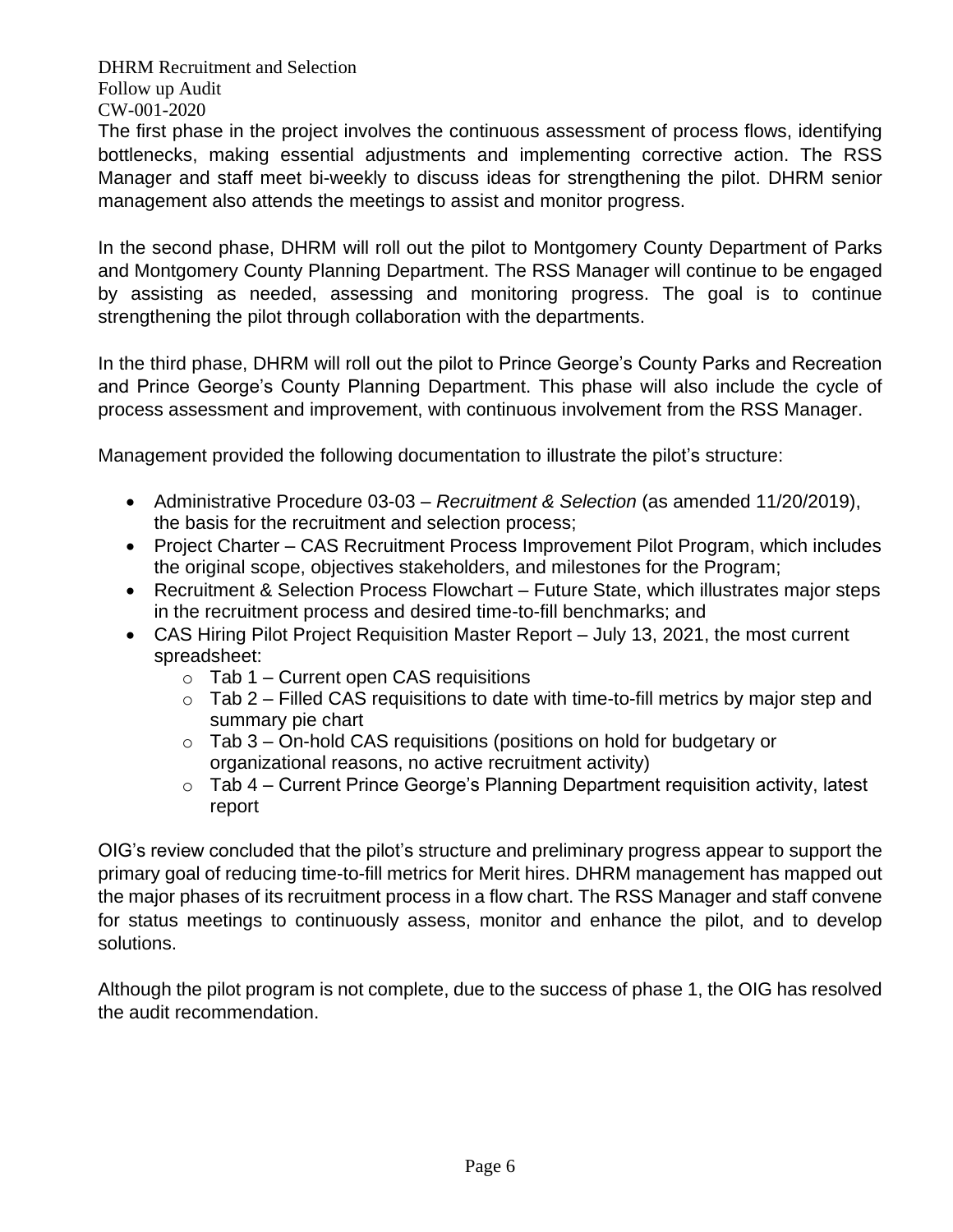# **Recommendation #3: Notify Applicants of Final Hiring Decision**

#### **Status: Resolved**

**Original Audit Finding, Recommendation, and Management Response:** Applicants selected for interviews were not always notified of final hiring decisions. According to RSS personnel, once the position has been filled (i.e., the new hire has officially started employment), email notifications are sent to all interviewees who were not selected for the position, updating them on their application status. Applicants receive a standardized email message that RSS manually generates in NEOGOV.

OIG recommended that RSS management ensure, at minimum, that notification emails are sent to all interviewees. Although the current practice of waiting until the new hire starts employment reduces the risk of "false" notification, an expedited notification would enhance a job seeker's experience with the Commission. Management may want to consider generating the communications, once a signed offer letter is received from the offeree, rather than waiting for the new hire's start date. Management should also research the feasibility of automating NEOGOV to notify all applicants of their status.

Management responded, "Interviewed applicants receive a standardized email message that RSS manually generates in NEOGOV; the OIG's sample indicated 83.7% of the interviewed applicants received a response. Human error resulted in a packet being overlooked accounting for the remaining 16.3%."

Management also responded, "The RSS Office is currently soliciting input from the stakeholders to ascertain whether the timing of notifications of final hiring decisions sent to interviewees should be changed from the current practice, which is at the time of New Hire Orientation (start date). Management will concurrently explore the feasibility of automating notifications for those who were interviewed and those not interviewed (and associated funding); and "During the pilot program, we will analyze whether the current functionality within NEOGOV is sufficient to meet the need before exploring system customization for applicant notification."

**Follow-Up Testing:** The OIG tested four (4) recruitments for NEOGOV email notifications. For these recruitments, the hiring departments interviewed a total of 30 applicants, including the successful interviewees, who received official offer letters; therefore, 26 interviewees (30 minus 4), should have received notification that they were not selected. Testing disclosed that RSS sent notifications to all 26 interviewees. We did not identify any exceptions.

RSS management solicited input from some stakeholders (department hiring managers) to determine whether to change the current timing of sending final hiring decisions to unsuccessful interviewees, which is after the new hire attends orientation. The stakeholders did not render a consensus to change the practice, because some have experienced new hires failing to show up on orientation day to complete onboarding. There are concerns that sending hiring notifications before the new hires' orientation may result in having to restart the entire recruiting process. OIG concurs that hiring managers' concerns are reasonable, and the current procedure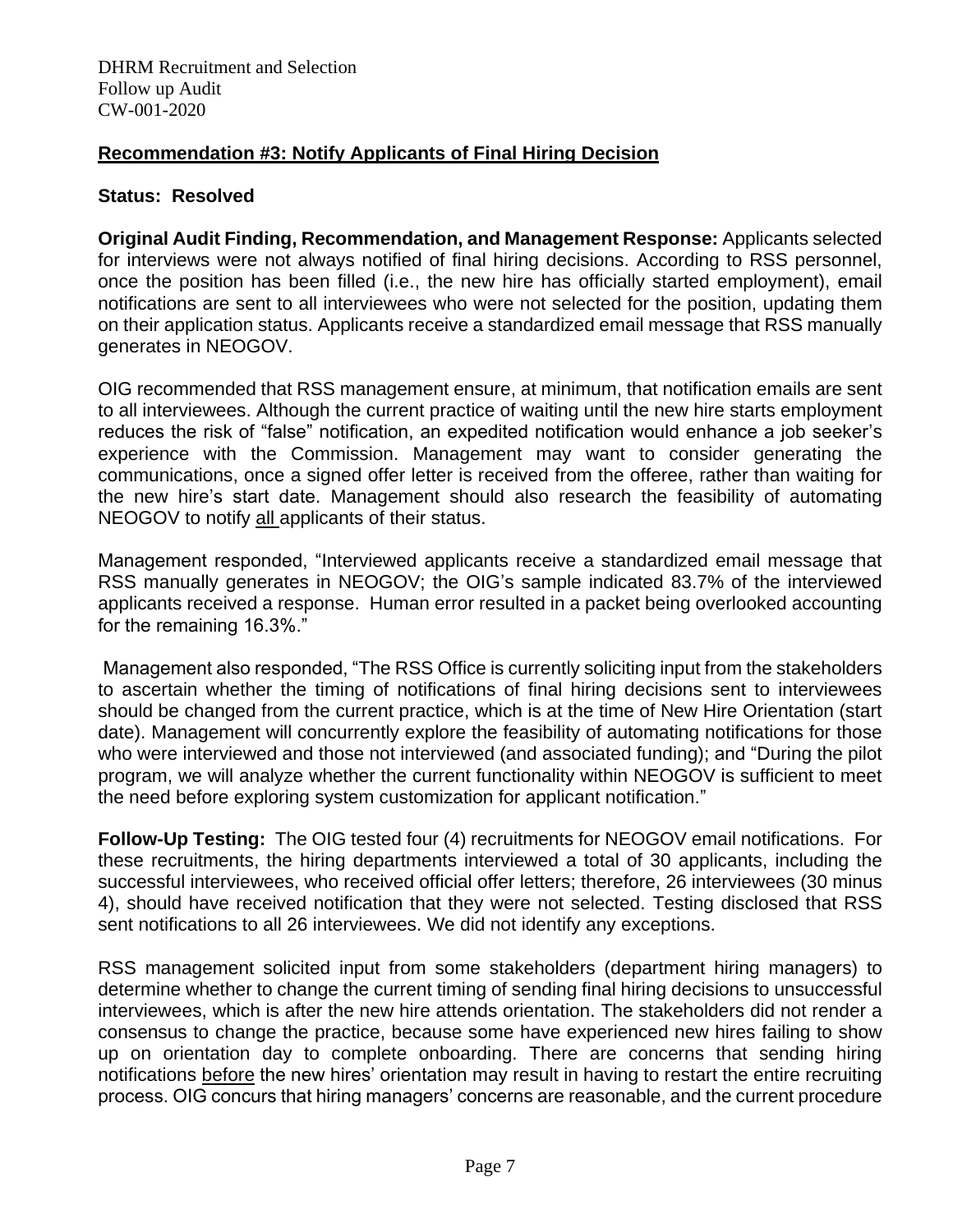DHRM Recruitment and Selection Follow up Audit CW-001-2020 may be the most practical one for the time being, until a more suitable solution becomes available.

RSS management also consulted with NEOGOV representatives about the feasibility of automating notifications for applicants who were interviewed, as well as for those who were not interviewed. NEOGOV representatives, who appreciated the suggestion from RSS, responded that the system application does not currently have this functionality; however, they will explore the feasibility of adding it to the next release of NEOGOV.

In the meantime, applicants can review their status throughout the hiring process in NEOGOV. Candidates who were selected for interviews can view the outcome in NEOGOV after the selected hire attends orientation. The Recruiters will then update NEOGOV and notifications are sent to the unsuccessful interviewees. The RSS Manager emphasized to OIG that RSS provides customer services to job applicants, some of whom do call the office to discuss their applications and to ask questions about their hire status.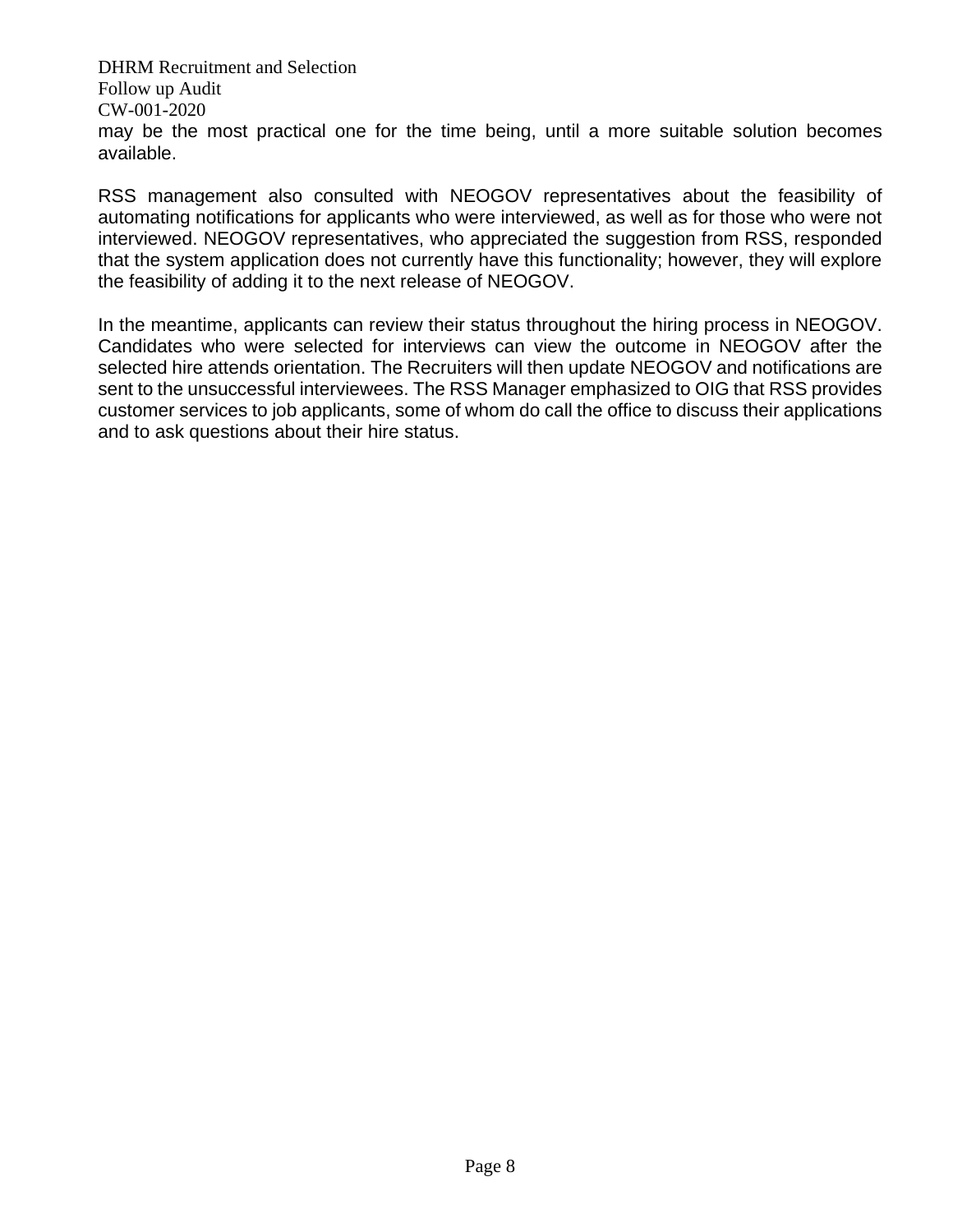## **Recommendation #4: Document Criteria Used for Interview Selections**

#### **Status: Partially Resolved**

**Original Audit Finding, Recommendation, and Management Response:** Department hiring managers may use their professional judgment in selecting applicants who they deem most qualified to invite for interviews. However, hiring managers are not required to formally document the criteria used to select applicants for interviews referred to them by RSS.

OIG recommended that for each recruitment, roles and responsibilities for identifying interviewees that have met the established MQ should be clarified. Given the current decentralized structure within the Commission, these activities can be successfully completed by RSS and/or Department HR personnel.

- As stated in recommendation #1, RSS personnel should document why candidates, that met MQ's, were not referred to management for possible interviews.
- Department hiring managers should document the criteria used for selecting interviewees from candidate referrals forwarded by RSS. This may include criteria such as assigning points for preferred qualifications, the completion of telephone screenings, the assessment of supplemental questionnaires and/or, the significance of submitted cover letters.
- Department hiring managers should document selection criteria in NEOGOV, if feasible. However, if there is no available space to document the criteria in NEOGOV, hiring managers should include the documentation in the hiring packages sent to RSS.

DHRM management responded, "The RSS Office will ensure that all candidates for Commission Merit vacancies are appropriately reviewed by Recruitment staff. All candidates applying for Commission Merit vacancies who do not meet the stated Minimum Qualifications and are not forwarded to Hiring Organizations for further consideration will be classified as "not qualified" using existing NEOGOV functionality.

DHRM management also responded, "Whether or not there is sufficient functionality for use by other Commission departments will be explored during the pilot program." OIG responded with an **Additional Auditor Comment:** If NEOGOV cannot be used to document interview selection criteria, other mitigating controls should be implemented to reduce the identified risk.

**Follow-Up Testing:** OIG asked Human Resources (HR) department<sup>1</sup> personnel to explain how hiring managers document criteria used for selecting interviewees from candidate referrals forwarded by RSS. OIG's question applies only to those situations when hiring managers do not interview all candidate referrals. It is appropriate for managers to use their professional judgment

<sup>&</sup>lt;sup>1</sup> Prince George's County Department of Parks and Recreation, Prince George's County Planning Department, Montgomery County Department of Parks, and Montgomery County Planning Department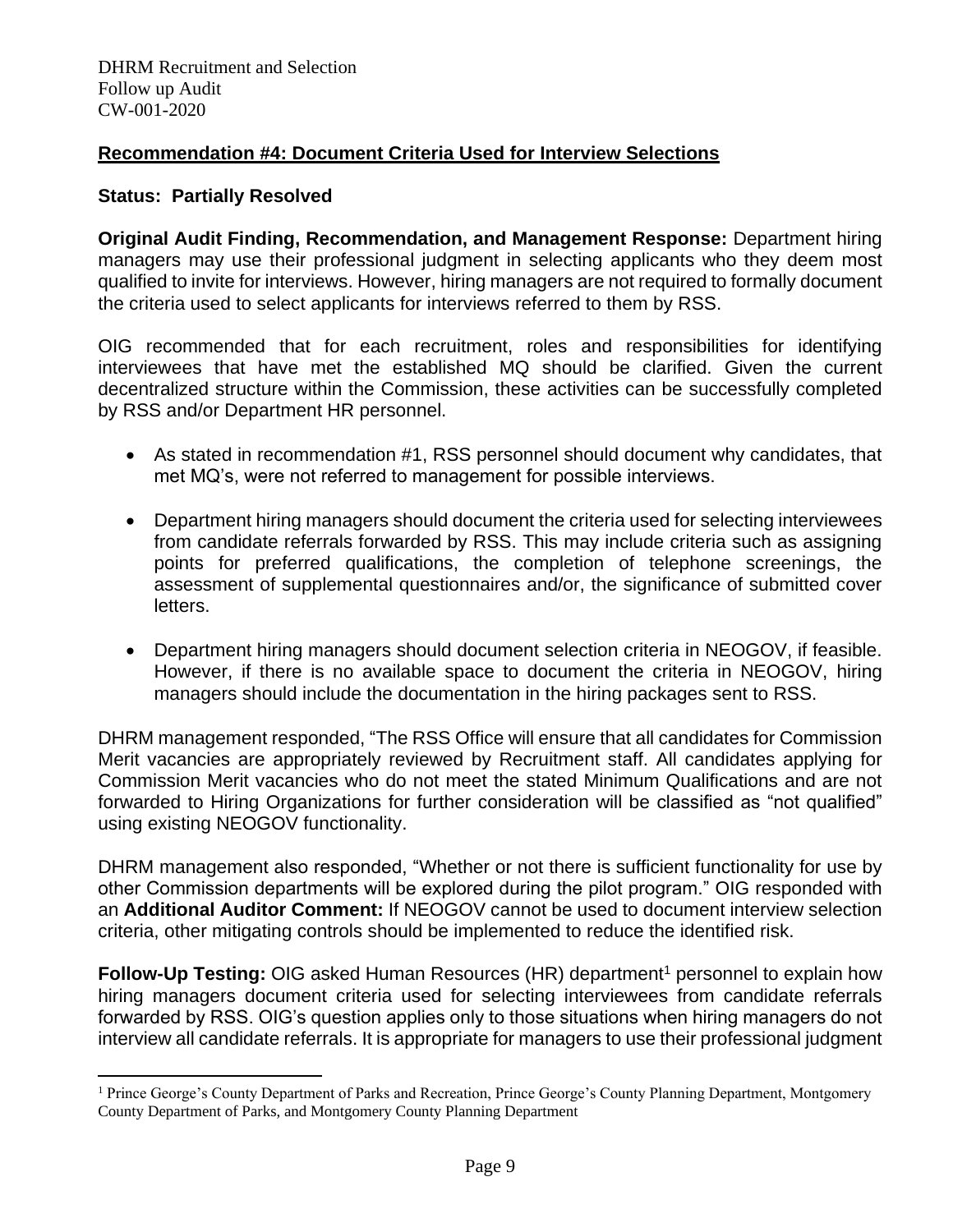in selecting applicants who they deem most qualified to invite for interviews. However, the interview selections should be based on credible professional criteria and should be documented to support that selections were not arbitrary. HR department staff provided the following information:

• Prince George's County Department of Parks and Recreation and Montgomery County Department of Parks provided examples of documentary methods such as Interview Pre-Screening Tools and Selection Criteria Charts, which illustrate preferred skills.

Montgomery County Department of Parks staff provided additional documentation featuring training tools, which includes presentation slides, a Skills Grid Guide and training links.

- Montgomery County Planning Department staff stated that hiring managers decide who to interview based on preferred skills, which is an appropriate method. Staff further explained that hiring managers do not have a standardized or consistent method for selecting these interviewees. However, they are currently developing a methodology and documentation, scheduled for roll-out during fall 2021.
- Prince George's County Planning Department staff stated that hiring managers decide who to interview based on preferred skills, which is an appropriate method. However, the department has not implemented a required documentation policy to support interviewee selections. The department is currently reviewing the matter.

Prince George's County Department of Parks and Recreation and Montgomery County Department of Parks have provided sufficient evidence to the OIG to resolve their portion of the audit recommendation.

While OIG concurs with and supports both Planning departments' methodology of selecting interviewees based on preferred skills as an appropriate tool, OIG opines that the decisions should be supported by documentation to illustrate selections are not arbitrary. Therefore, OIG considers the audit issue to be partially resolved.

**Management Response:** The Montgomery County Planning Department's hiring managers use the advertised preferred skills to select applicants for interviewing. The Department does not have a consistent process. The Department's Recruiter has created a selection criteria form for documenting the applicant selection process. She will be testing the form in August. The official roll-out of the Department's Selection Criteria Form will occur in September 2021.

Prince George's County Planning Department is still assessing the requirements of OIG's recommendation.

### **Revised Expected Completion Date:** September 2021

**Follow Up Date:** January 2022